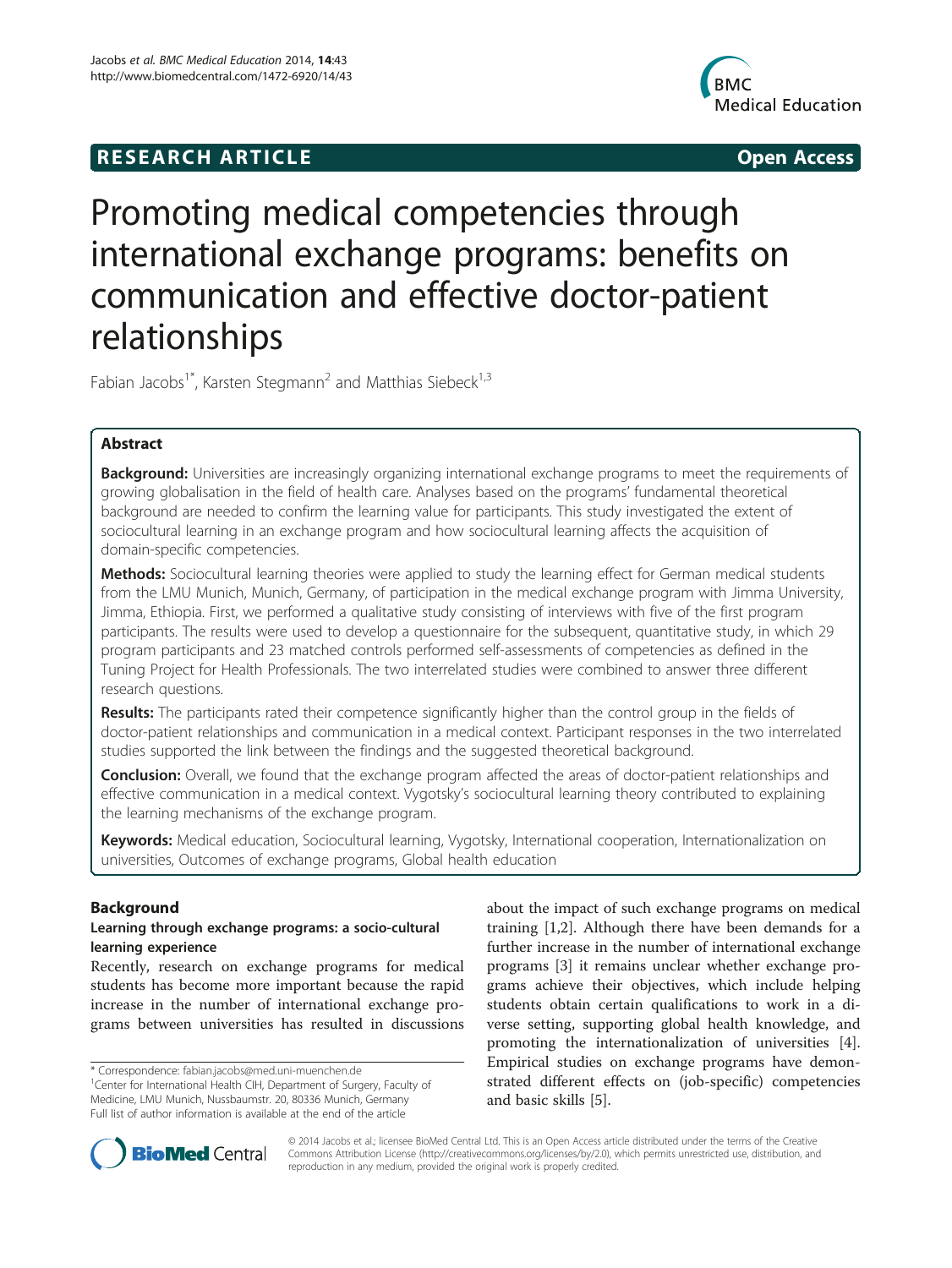The assumption that the social environment influences what is learned and how things are learned gives rise to questions about the effect of a specific training on exchange program participants and the theoretical basis for the learning process. Palthe and Thomas, Chang, and Abt complain about a lack of theory-based empirical studies on exchange programs [\[6](#page-7-0),[7](#page-7-0)]. Thus, research on exchange programs requires theory-based models that can predict which processes contribute most to the success of exchange programs. A substantiated theoretical background would allow researchers to determine which exchange programs are more effective and to evaluate the educational content offered in the programs on a theoretical basis. Without such a theoretical background, evaluations are without scientific grounding or implications and medical schools cannot know the impact of exchange programs on their participants.

The current research was based on the hypothesis that the social interactions of participants in an exchange program increase job-specific competencies. Against this background, we examined the effects of sociocultural learning in international exchange programs on job-specific competencies and to what extent these effects can be explained against the background of sociocultural learning theories. Vygotsky's sociocultural approach changed the perspective of learning from an individualistic to a sociocultural one [[8](#page-7-0)] and thus provides a potential conceptual foundation for exchange programs. It provides the theoretical basis for the assumption that exchange programs should affect not only general soft skills but also job-specific competencies in medicine.

The central construct of Lew Vygotsky's work about how individuals learn is the zone of proximal development (ZPD) [\[8](#page-7-0)]. According to Vygostky's theoretical approach, a driving force for individual cognitive development is the social interaction between learners with different levels of competence [\[9\]](#page-7-0). Initially, Vygotsky developed his ideas to explain the cognitive development of children [[10](#page-7-0)]. However, his ideas stimulated research in nearly all areas of social learning. A central aspect of the theoretical basis for the current study is Damon's assumption that peer-to-peer learning stimulates the learner to consider the environment critically, which subsequently leads to a critical examination and mental conflict [\[11\]](#page-7-0). This conflict is developed by contradictions between the learner's beliefs and the more capable peer's explanations. As a result of this process, the individual starts to challenge his or her existing knowledge, to reflect on it and to search for new information. This procedure results in a new learning process [\[12\]](#page-7-0).

In this context, Mietzel [\[13](#page-7-0)] noticed that the thoughts, values, and attitudes of the learner develop through interaction with others not by a passive reception, but rather by internalizing active constructions. Also, Mietzel noted that this mental conflict can become an

appropriate catalyst for variations or changes in knowledge [\[13](#page-7-0)]. Damon points out that peers of the same age are particularly suited to activating such conflicts [\[11](#page-7-0)]. These ideas consider different activators than those mentioned originally by Vygotsky and indicate that it is not sufficient for the interaction partner only to be more capable because a learning process involves much more important factors. Central is a mental conflict that leads people to reflect on their personal beliefs and thoughts. Engeström [\[14\]](#page-7-0) emphasizes situations of crisis as a positive factor for the sequence of learning.

Gutierrez and Stone [[15\]](#page-7-0) point out that conflicts, contradictions, and tensions—as certainly are experienced when members of different cultures are together—can lead to a positive and fruitful dialogue of learning. There is a great chance that these conflicts, if they are discussed and debated, lead to a "zone of good cooperation and good learning". [[15\]](#page-7-0).

Meacham [\[16](#page-7-0)] commented on the opportunity found in cultural diversity. He pointed out that cultural diversity often has been viewed as the presence of a deficit in the one who is different, but that, in light of the sociocultural theory, diversity actually offers a great learning opportunity [[16](#page-7-0)]. The term "culture" addresses another important aspect: The social environment in which someone is learning is compared with the environment in which someone is acting.

On the basis of Vygotsky's theoretical framework and the considerations presented above, the main assumption for this research was the idea that participants in an exchange program only gain new knowledge from interacting with capable peers if there is a conflict caused by differences between the participants and their peers. This learning process can be supported by diverse learning cultures.

This led us to the following three research questions (RQ):

- RQ1: Which medical skills can be improved by participating in an international exchange program?
- RQ2: To what extent does participating in an exchange program affect the self-assessment of medical skills?
- RQ3: Which learning processes mediate the effects of exchange programs with regard to self assessment of medical skills?

# Methods

We conducted two different studies to answer the research questions. We decided to use a qualitative interview to investigate RQ1, because of its explorative nature. We then applied a quasi-experimental design to investigate RQ2. However, the two research questions were highly interrelated (i.e. the results of RQ1 influenced which medical skills were tested in RQ2, and the results of the qualitative analysis reported in RQ1 might have validated the quantitative differences found in RQ2). For this reason, we decided to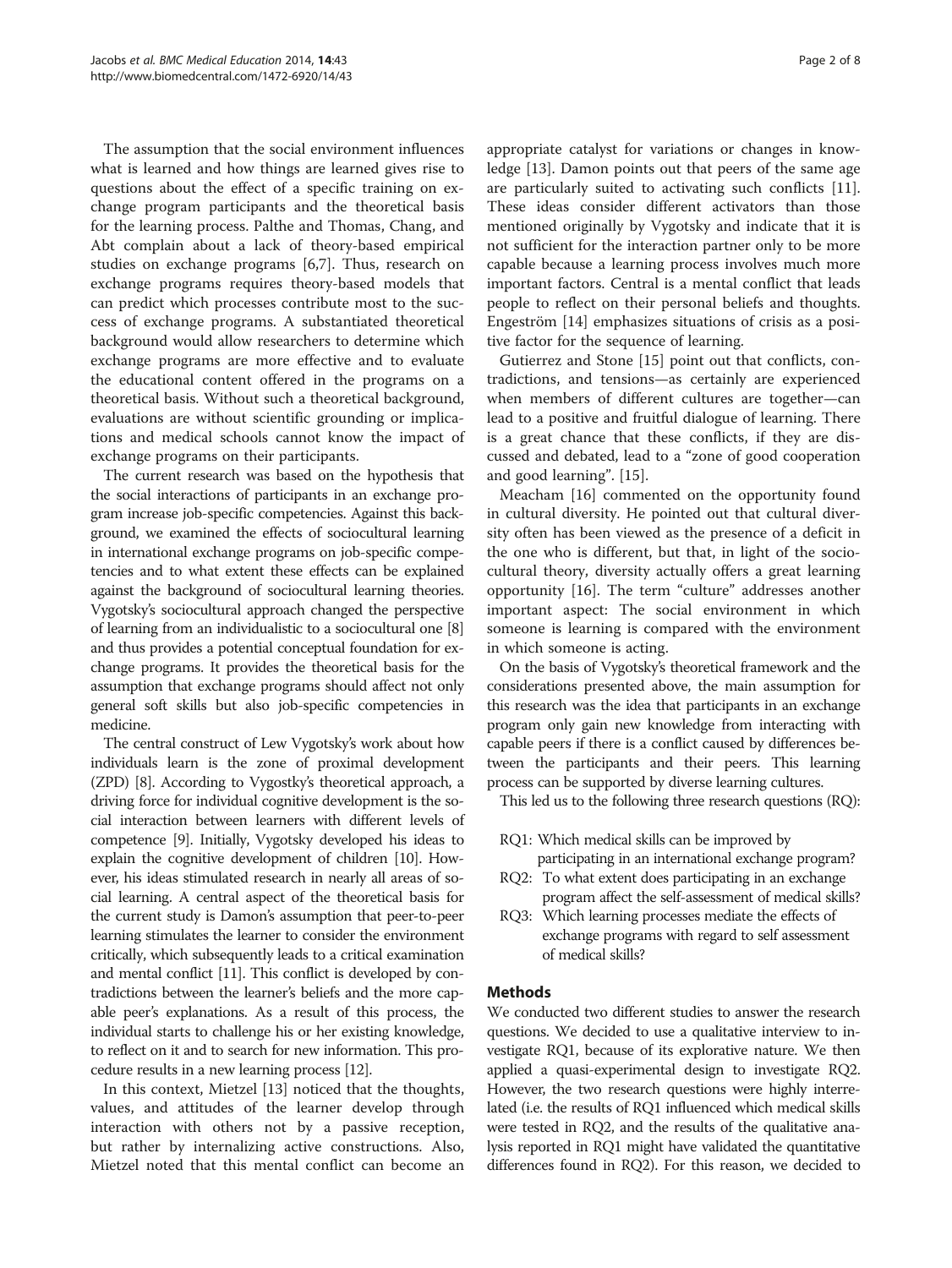describe the methods of the two studies together and not separately. To answer RQ3, we combined the results of both studies.

#### Participants and design

We conducted the research within the context of the Jimma University (JU, Jimma, Ethiopia) – LMU Munich (LMU, Munich, Germany) Link for Medical Education (JU-LMU Link). The priorities of the JU-LMU Link are the exchange of staff and undergraduate students and faculty development through academic teacher training courses. So far, more than one hundred people have participated in the exchange program. The duration of the visits in Jimma were between six and twelve weeks. All participating students were in the clinical part of their undergraduate training. Within the JU-LMU Link German students have the possibility to participate in the community based training program (CBTP) and thereafter in a clinical rotation in a self-chosen clinical field. During the internship they were only in an observing position. During the CBTP a German-Ethiopian group of students work together in a rural area near Jimma. CBTP gives German medical students the chance to participate in an educational program that is not offered in the German educational system, and to experience the living conditions in rural Africa.

In our interview study, we interviewed five exchange program participants who were among the first participants (one woman and four men; age range 26–32 years) from the LMU. The interviewees had participated in the exchange program about eight years before the interviews were conducted. We assumed that any effects we found would be long term, because of the long interval between their stay in Ethiopia and the interviews. The qualitative interviews were a pilot measure to assess possible influences of the program from a long-term perspective. All participants were contacted first by email and then telephone and all agreed to participate.

In our quasi-experimental study, with an "observational via survey" character we compared people who had participated in the exchange program  $(n = 29)$  with a control group consisting of people who had applied for the exchange program but had not been selected because of capacity limits  $(n = 23)$ . To recruit participants for the study, we contacted all former participants and applicants for the exchange program by email. The email contained a link to an online survey and additional information, e.g. duration and content of the survey, information about the whole survey, and information regarding the anonymity of all data. Because the number of applicants exceeded the number of available places on the exchange program candidates were selected on the basis of their personal ability to stay in a low-income country. Candidates were not selected on the basis of their medical competencies or grades. The

participants in the two groups did not differ regarding age, sex, field of study, or previous international experience. A total of 21 men and 30 women participated; one person did not specify if they were a man or woman. The mean age of the exchange program participants was  $M = 26.9$  (SD 3.73); the mean age of the control group,  $M = 24.93$  (SD 4.28).

#### Assessing competencies of physicians in medicine

A critical issue in research on exchange programs is the valid and reliable measurement of competencies. To define the areas of knowledge and skills that comprise "competence of physicians in medicine," we decided to use the outcomes of the Tuning Project. The Tuning Project is an "initiative […] to develop learning outcomes/competencies for degree programmes in Europe and to promote harmonization in the Higher Education Sector" [[17](#page-7-0)]. The project has prepared competence catalogues for different occupational fields, including medicine. The competence catalogue for medicine consists of three different levels of outcomes: The first section consists of 29 generic outcomes for Higher Education degrees, derived from previous phases of the "parent" Tuning Project; the second section consists of 12 discipline-specific Level 1 outcomes, which together encompass the competencies required for medical graduates; and the third section includes a series of discipline-specific Level 2 outcomes (74 in total) for each Level 1 outcome.

#### Data sources

We performed the qualitative *interview study* in April to June 2009. Each interview took about 45 to 65 minutes. We conducted two interviews face-to-face and three by telephone. The interviews were theory based and guided by a manual. Before conducting the five interviews, a test interview was conducted with three test persons to evaluated whether participants understood the questions in the guideline manual, whether the order of the questions was optimal, and how long the interview lasted. At the beginning of each interview, one of the investigators (FJ) informed each participant about the anonymity of all data and about the aim of the study.

The manual consisted of 31 open questions, intervening short explanations, and a small quantitative survey, which we based on the Level 1 Tuning competencies questionnaire. The interview guide can be found in the appendix (see Additional file [1\)](#page-6-0).

The *interview study* was important for the development of the quantitative questionnaire to be used in the subsequent study. On the basis of the interviewees' open answers, we revised the questionnaire items with regard to the Level 1 Tuning competencies. We analyzed the audiotaped interviews by applying a qualitative content analysis according to Mayring [\[18\]](#page-7-0) and divided the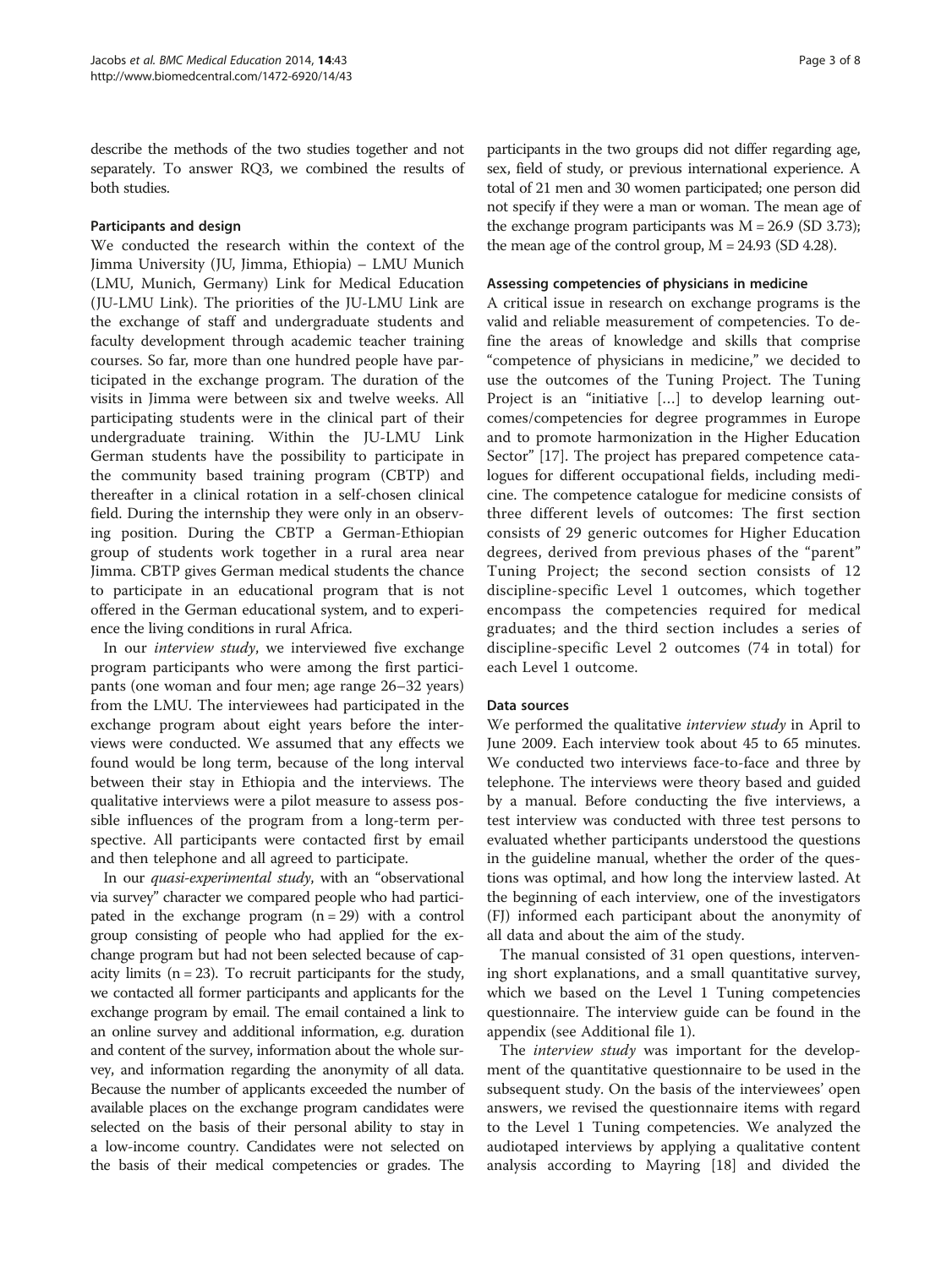<span id="page-3-0"></span>material into units. We conducted the interviews in German and recorded, transcribed and analyzed all the responses in German. The findings have been translated into English for the current research report.

To measure the competencies we administered an online questionnaire. On the basis of the initial interview study four (out of twelve) Tuning skills were assessed. These 4 Tuning skills were chosen because interviewees in the initial interview study had indicated that they had improved these skills as a result of the exchange program. In addition, we included questions about four "Outcomes for Medical Professionalism" from the Tuning Project. These Outcomes were selected out of the responses of the interviews.

The four Tuning skills were as follows: "Apply ethical and legal principles in medical practice;" "Assess psychological and social aspects of a patient's illness;" "Communicate effectively in a medical context;" and "Carry out a consultation with a patient." Since the participants in the interview study had difficulties with these questions, particularly with identifying whether or not they had increased their professional competencies (see Additional file [2](#page-6-0)) in these areas, we rephrased the statements about these four skills for the online questionnaire.

The four Outcomes for Medical Professionalism were as follows: "Professional attributes" (e. g., interpersonal skills and ethical commitmment), "Professional working" (e. g., problem solving skills and leadership), "The doctor as expert" (e. g., research skills and teaching skills), and "The global doctor" (e. g., second language and general knowledge).

We asked participants to self-assess their current skills on a scale ranging numerically from 1 to 5 and verbally from "strongly disagree" to "strongly agree." For example, competence in "Communicate effectively in a medical context" was assessed by the following statements: "I can talk appropriately with patients from other cultures," "I can communicate purposefully in a medical context," "I have had a lot of exchanges with other professionals about best practices in medical practice," "My ability to communicate with colleagues is excellent," "I can have a good conversation with someone who needs an interpreter". The whole online questionnaire is provided in the appendix and each rephrased statement is visible there (see Additional file [3](#page-6-0)). The reliability of all scales was sufficiently high (details can be found in Table 1). Means were computed across the different items for each skill/outcome to serve as score for the self-assessed skill/outcome.

The first part of the questionnaire had to be completed only by participants who had participated in the exchange program. The respective questions were meant to assess the extent of their perceived sociocultural learning during the exchange. To examine RQ2, i.e. "To

#### Table 1 Reliability of the dependent variables

| Dependent variable                                                | of items a | Number Cronbach's |
|-------------------------------------------------------------------|------------|-------------------|
| <b>Tuning skills</b>                                              |            |                   |
| Apply ethical and legal principles in medical<br>practice         | 6          | $\alpha = .69$    |
| Assess psychological and social aspects of a<br>patient's illness | 5          | $\alpha = .77$    |
| Lead into effectively in a medical context                        | 2          | $a = 62$          |
| Carry out a consultation with a patient                           | 5          | $\alpha = .77$    |
| Outcomes for medical professionalism                              |            |                   |
| Professional attributes                                           | 7          | $a = 0.71$        |
| Professional working                                              | 9          | $\alpha = .76$    |
| The doctor as expert                                              | 5          | $a = .67$         |
| The global doctor                                                 | 4          | $\alpha = .78$    |

what extent does participating in an exchange program affect the self assessment of medical skills?," we applied t-tests.

We investigated RQ 3 ("Which learning processes mediate the effects of exchange programs with regard to the self-assessment of medical skills?") on the basis of the results of the qualitative and quantitative surveys. The analyses for this research question were of a descriptive nature.

We used the open excess program F4 to transcribe the qualitative interview. All statistical analyses were performed with SPSS 18.

#### Results

The qualitative *interview study* provided data that allowed us to answer RQ1 and to develop an interview guideline for the subsequent, quasi-experimental *quanti*tative study. Analysis of the data from the quantitative study were used to answer RQ2. Finally, data obtained from both studies were combined to explore RQ3.

# RQ 1: which medical skills can be improved by participating in an international exchange program?

The five qualitative interviews indicated the difficulty in determining effects by using the pure Tuning Project Level 1 outcomes (see Additional file [2](#page-6-0) for a summary of the results). Asking the interviewees directly about the specific Tuning outcomes identified only minor implications of the exchange program. However, when we considered the interviewees' responses to the open questions, we were able to attribute a variety of statements to the specific Tuning outcomes. One of the most important areas was the doctor-patient relationship, which all five intereviewees mentioned explicitly. Examples of responses are "In Africa, the doctor hardly talks to the *patient*" (A)  $\#14:33-2\#$  (authors' translation), and "You" can learn for your own work, how much importance you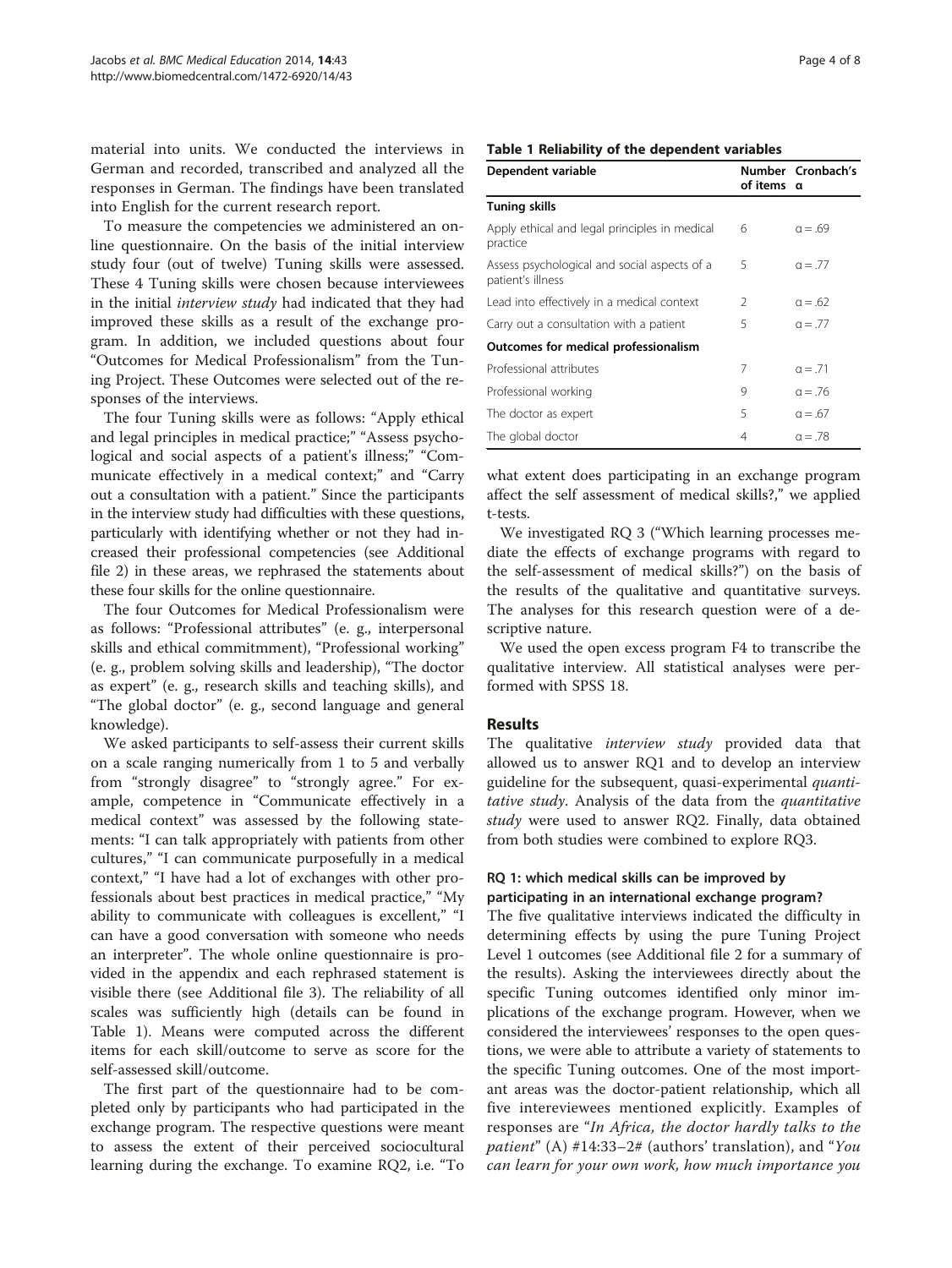should still place on a good relationship between the doctor and patient" (B) #00:13:20–1# (authors' translation). All interviewees reported that their respective experiences made them more aware of the important role of the doctor-patient relationship in Germany and how important it is for health care in general. For example, interviewee C remarked: "… that the appreciation of physicians is different in our country, ehm, that's definitely the case, and, as I already said several times, that it is related to the way doctors deal with patients; then, I think I learned a lot or it confirmed my thoughts also about the attitude to work and responsibility, that some things we have are also very important "(C)  $#00:01:59-4#$  (authors' translation). The interviewees commented also on the ethical side of the doctor-patient relationship, for example: "Attitude in front of patients toward ethical aspects; viewing patients as people and not just as a disease" (E) #00:52:17-8# (authors' translation).

# RQ 2: to what extent does participating in an exchange program affect the self-assessment of medical skills?

A similar picture emerged in the quantitative online questionnaire, i.e. most respondents reported gains in the area of the doctor-patient relationship.

Table 2 shows the descriptive data of the quantitative survey. The mean rating for competencies in all four Level 1 learning outcomes was higher in those who had participated in the JU-LMU Link exchange program than in the control group.

Independent sample t-tests were computed to examine the effects of the exchange program on the Level 1 learning outcomes. The t-tests revealed significant effects of participation in the exchange program in the area of doctor-patient relationships,  $t(47) = 3.96$ ,  $p < .001$ ,  $d = 1.09$ , two-tailed, and effective communication in medical contexts,  $t(47) = 2.20$ ,  $p = .033$ ,  $d =$ 0.60, two-tailed. All other differences were not significant ( $p > = .10$ ).

# RQ 3: which learning processes mediate the effects of exchange programs with regard to the self-assessment of medical skills?

The data from the *qualitative study* were combined with those from the *quasi-experimental study* to examine which processes mediated the effects of the exchange program on the self-assessment of medical skills.

In the *qualitative study*, the five interviewees made several statements about the way they learned, and it was clear that the social interactions and mentality of the local people as teachers were crucial for the learning process. These differences—an important learning criterion—stemmed from the cultural background of the local people and thus the perceived differences between the two cultures and the different learning environments. This assumption is confirmed by the statement of A "I don't think it makes much sense to send them [the students] somewhere, where everything is similar to how it is at home, but it makes sense to send them somewhere where it is different from home, that shapes you and you

|  |  |  |  |  |  |  | Table 2 Mean and standard deviation of the dependent variables |  |
|--|--|--|--|--|--|--|----------------------------------------------------------------|--|
|--|--|--|--|--|--|--|----------------------------------------------------------------|--|

|                                                               |           | Non-participants $(n = 23)$ | Participants ( $n = 29$ ) | $\boldsymbol{p}$ | Cohen's d |
|---------------------------------------------------------------|-----------|-----------------------------|---------------------------|------------------|-----------|
| <b>Tuning skills</b>                                          |           |                             |                           |                  |           |
| Communicate effectively in a medical context                  | М         | 3.15                        | 3.67                      | .033             | .63       |
|                                                               | <b>SD</b> | .935                        | .735                      |                  |           |
| Apply ethical and legal principles in medical practice        | М         | 4.11                        | 4.23                      | .324             | .27       |
|                                                               | <b>SD</b> | .470                        | .424                      |                  |           |
| Assess psychological and social aspects of a patien's illness | М         | 3.93                        | 4.05                      | .200             | .26       |
|                                                               | <b>SD</b> | .517                        | .420                      |                  |           |
| Carry out a consultation with a patient                       | М         | 3.97                        | 4.46                      | < .001           | .95       |
|                                                               | <b>SD</b> | .438                        | .571                      |                  |           |
| Outcomes for medical professionalism                          |           |                             |                           |                  |           |
| Professional attributes                                       | М         | 4.17                        | 4.14                      | .952             | $-0.07$   |
|                                                               | <b>SD</b> | .450                        | .416                      |                  |           |
| Professional working                                          | М         | 3.85                        | 4.08                      | .100             | .52       |
|                                                               | <b>SD</b> | .472                        | .418                      |                  |           |
| The doctor as expert                                          | М         | 3.71                        | 3.85                      | .169             | .27       |
|                                                               | <b>SD</b> | .535                        | .495                      |                  |           |
| The global doctor                                             | M         | 4.01                        | 4.20                      | .339             | .31       |
|                                                               | <b>SD</b> | .596                        | .645                      |                  |           |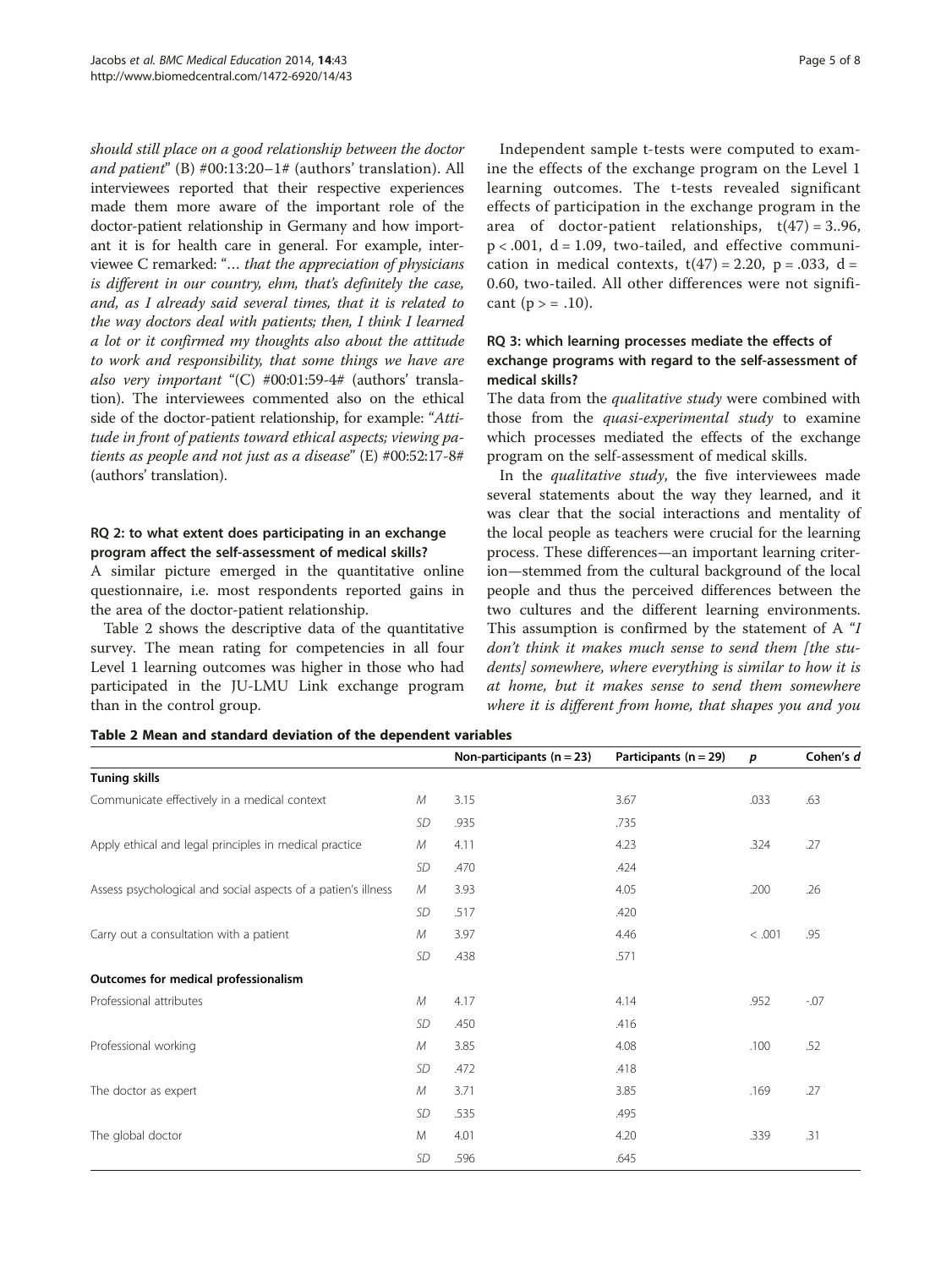get a lot of benefit out of it"  $(A)$  #00:23:32-3# (authors' translation). In this area, we found a significant change in attitude in all interviewees and thus consider it to be a central effect of the exchange in regard to the process of learning. The perception of differences between the cultures resulted in a rethinking of the participants' own views, attitudes, and actions. These differences were perceived primarily by interactions with local people. Such interactions were, as already pointed out repeatedly, sociocultural learning processes.

It is the "food for thought" (D)  $#00:13:03-9#$ , the "becoming aware of it" (C) #00:44:19-8#, the reflection or "*mirroring*" (B)  $\#00:26:25-5\#$  (authors' translation) of the participants' own thinking and behavior patterns that may have a large impact in many areas. The doctorpatient relationship is just one example. Some of the interviewees' statements link back to what was said in the theoretical remarks about experienced crises. One example is the statement by interviewee C "Overall, the whole experience was just very different. There, one often has moments of crisis in the hospital. Sometimes everything there was just completely different."  $(C)$  #00:12:45-0# (authors' translation). To summarize, the perceived differences between the two cultures and the learning environments and the crisis experienced by participants seem to be important intermediaries of learning.

In the quasi-experimental study, we posed three questions about the learning process (to explore whether these processes can be identified as sociocultural learning). Twenty-four participants strongly agreed and 4 participants agreed with the statements "By interacting with locals, I learned something that I would not have *learned otherwise.*"  $(M = 4.72; SD = 0.80)$ . In the item "Through contact with Ethiopians, I benefited on a professional level"  $(M = 4.10; SD = 1.08)$ ; 23 participants strongly agreed or agreed with and 5 participants partly agreed. None of the participants responded that statement three, "The Ethiopians I had contact with knew more than I did in many areas," did not apply to them  $(M = 3.72; SD = 1.07)$ . The mean values show that, for all items, participants' responses were between "agree" and "strongly agree."

Overall, the results indicate that most participants in the exchange program showed sociocultural learning during the exchange.

# Discussion and conclusion

The current study allowed the effects of exchange programs to be given a theoretical grounding by considering them in light of Vygotsky's sociocultural learning theory. The process of interacting with local people raises awareness of the difference between one's attitudes and opinions and those of the local people, i.e. learning is triggered by differences. Participants were confronted with challenges and situations of crisis, which resulted in a learning process [[14,15\]](#page-7-0). This is particularly evident in regard to the doctorpatient relationship. The associated "crisis" was the participants' questioning of their own position by reflecting on that of the Ethiopian people. Therefore, this process can be characterized as mirroring. There is a change in perspective, which plays an important role in successful learning, especially in sociocultural contexts.

Through the experience of a different kind of doctorpatient relationship in Ethiopian hospitals, German participants gained an insight into the importance of this area for the medical practice. Thus, the exchange program participants benefited in areas of competence that appear to be particularly important for clinical practice [[17\]](#page-7-0). These areas have been focused on increasingly since the introduction of the new Medical Licensure Act in Germany in 2002 [[19\]](#page-7-0).

Both areas that showed significant outcomes—the doctor-patient relationship and the professional interaction with other doctors—are characterized by interaction. The time spent in Ethiopia resulted in a higher self-assessment of Tuning competencies concerning the ability to interact with others. The close connection between the learning process itself and what is being learned is noteworthy because it shows that the participants improved their interaction through interacting, i.e. through sociocultural learning.

On the basis of the studies by Mc Allister, et al. [\[2](#page-6-0)] and Stahl et al. [[20\]](#page-7-0), we assumed that participants in exchange programs increase their social and intercultural competencies in particular, with are extremely important competencies for their future practice in the healthcare system [\[21](#page-7-0)]. The results of the research presented here, however, show a significant gain in two of the four subject-specific Level 1 learning outcomes. In these two parts, gains were identified in subject-specific competencies. Linking these two findings, we can conclude that these subject specific competencies are closely linked with social competencies, particularly in the areas of doctor-patient relationships and subject-specific communication, and that the proportion of soft skills in these competencies is very high in comparison to the other subject-specific skills.

Fitzgerald [\[22\]](#page-7-0) and Mc Allister et al. [[2\]](#page-6-0) demanded that medical exchange programs should provide not only general competencies detached from medical work, but also should promote subject-specific competencies, even if they have a high proportion of general competence areas. Our results support this demand by showing that the participants assessed their competencies on a higher level especially in fields with a combination of technical skills and social skills.

Balandin, Lincoln, Sen, Wilkins and Trembath [\[1](#page-6-0)] demanded that exchange programs should promote in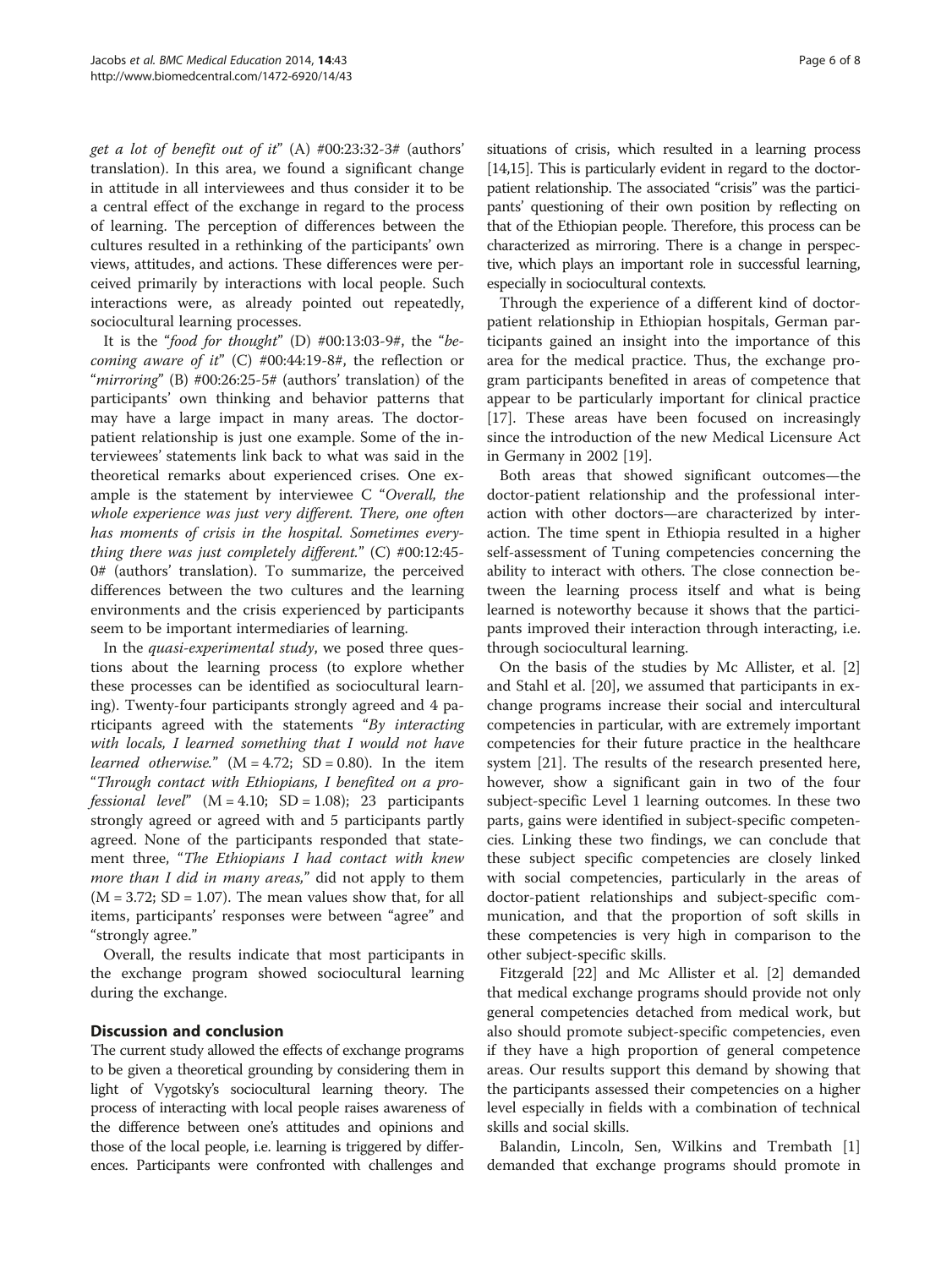<span id="page-6-0"></span>particular those outcomes that are highly relevant in the participants' occupational field. Again, this demand is supported by the study results. As the Tuning outcomes were designed for medical education in the EU [\[17\]](#page-7-0), the results of the current study may only be applicable to the German health system; in other cultures, different competencies may be more important.

This survey gave a detailed insight into the effect of exchange programs by combining two different assessment methods and three research questions. This approach allowed us to explore the learning mechanisms through which exchange students gain certain specialist competencies. We found that the learning process is initiated by the perception of differences between the students' own attitudes and opinions and those experienced in the foreign environment.The findings of this study should promote future studies on international exchange programs. We recommend that future studies combine qualitative and quantitative methods and consider the theory-based analysis of learning experiences.

#### Limitations of the study

This study has some limitations because of the method of self-assessment. Participants in the exchange program may have assessed their competencies higher then did the control group, because they might be more self-positive, which may limit the interpretation of the data. One method of increasing the willingness to give truthful self-assessments is to guarantee full anonymity [[23\]](#page-7-0). We applied this approach and informed study participants about the anonymity of the data. A meta-analysis by Falchikov and Boud (1989) found that self-assessments by students in advanced courses (like the students in the exchange program) have rather high reliability (i.e. correlation of  $r = .69$  with an objective skill/knowledge test) [[24](#page-7-0)].

Another limitation could be the rather low reliability of some of the scales. The reliability coefficients of some of the variables was sub-optimal (3 of the variables had an alpha <  $0.7$ ; see Table [1](#page-3-0)), which may have led to an underestimation of the effects (due to larger error variances).

The design of the quasi-experimental study does not guarantee that the gained competencies were attributable only to the exchange program, i.e. the experimental group may have gained competencies since the exchange. Nevertheless, the aim was to focus also on long-term effects. The time between participating in or applying for the exchange and the survey was the same for both the experimental and control groups, so that all participants had the same time to gain competencies.

#### Ethical approval

Our research involved only questionnaires and deidentified interviews. All subjects participated on a voluntary basis and gave their consent for the results to be published. Therefore, ethical approval was not requested from our ethical review board. We give detailed information about the implementation of the study in the manuscript.

# Additional files

[Additional file 1:](http://www.biomedcentral.com/content/supplementary/1472-6920-14-43-S1.docx) Interview guideline for the survey. [Additional file 2:](http://www.biomedcentral.com/content/supplementary/1472-6920-14-43-S2.docx) Evaluation of reported gains in the level 1 Learning Outcomes. [Additional file 3:](http://www.biomedcentral.com/content/supplementary/1472-6920-14-43-S3.docx) Online questionnaire.

#### Competing interests

The authors declare that they have no competing interests. The authors alone are responsible for the content and writing of the article.

#### Authors' contributions

All authors have made significant contributions to the article. FJ and KS coordinated the project from an educational perspective. MS attended the project as a medical education expert. FJ and MS are greatly involved in the exchange project with African universities. FJ designed the study. FJ, KS, and MS contributed to the interpretation of the results and the content of this paper and approved the final version. FJ collected and analyzed the data and wrote the first draft of the paper. All authors read and approved the final manuscript.

#### Authors' information

All authors work at the LMU Munich, Germany. FJ is an educational scientist at the Center for International Health CIHLMU, Department of Surgery; KS is an assistant professor at the Department of Psychology; and MS is a surgeon and medical educator at the Department of Surgery.

#### Funding/support

The exchange program was funded by the Deutsche Akademische Austauschdienst (DAAD, German academic exchange service); funding was received also from the foundation Menschen für Menschen until 2008.

#### Previous presentations

"Effects of international exchange programs on subject specific competences." Presentation: International Conference TL2011, Nigeria 06.09.2011.

"Promoting Medical Competencies through International Exchange Programs: What can medical students gain from an exchange program?" Presentation: International Conference IEASA 2012, Cape Town, South Africa 30.08.2012.

#### Author details

<sup>1</sup> Center for International Health CIH, Department of Surgery, Faculty of Medicine, LMU Munich, Nussbaumstr. 20, 80336 Munich, Germany. 2 Department of Psychology, LMU Munich, Leopoldstrasse 13, 80802 Munich, Germany. <sup>3</sup>Department of Surgery, Faculty of Medicine, LMU Munich Munich, Germany.

#### Received: 13 November 2012 Accepted: 25 February 2014 Published: 4 March 2014

#### References

- 1. Balandin S, Lincoln M, Sen R, Wilkins DP, Trembath D: Twelve tips for effective international clinical placements. Med Teach 2007, 29(9):872–877.
- 2. McAllister L, Whiteford G, Hill B, Thomas N, Fitzgerald M: Reflection in intercultural learning: examining the international experience through a critical incident approach. Reflective Practice 2006, 7:367–381.
- 3. Drain PK, Holmes KK, Skeff KM, Hall TL, Gardner P: Global health training and international clinical rotations during residency: current status, needs, and opportunities. Acad Med 2009, 84(3):320–325.